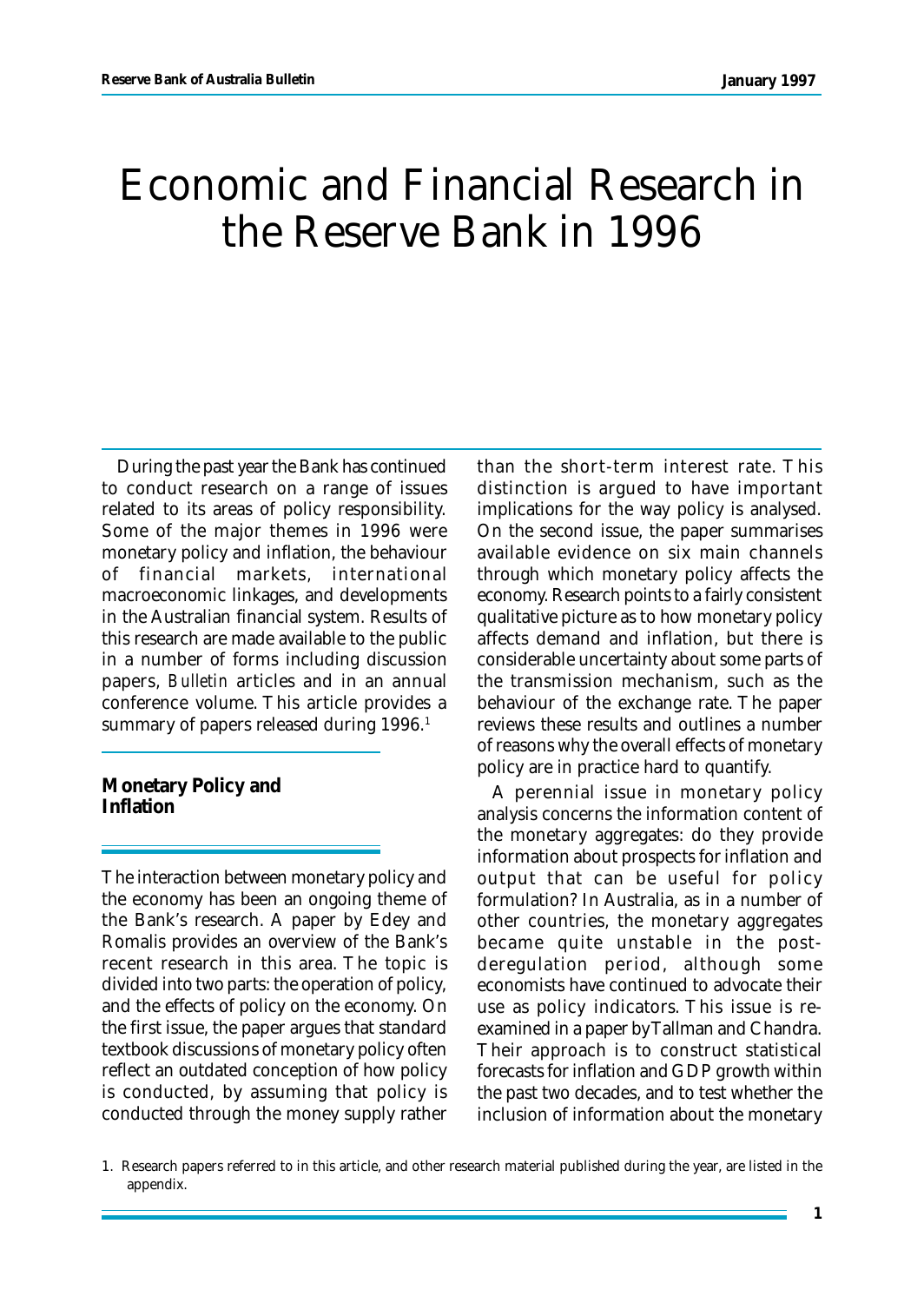aggregates significantly improves the accuracy of these forecasts. The results suggest that none of the aggregates tested would have made a consistent contribution to improving forecast accuracy over the period studied. There is some evidence of the aggregates having greater information content in the latter part of the sample, but the authors conclude that it is too early to tell whether this represents a sustained change in behaviour.

Some aspects of the inflation process are modelled in a paper by Simon which focuses specifically on the issue of structural change. The paper uses a modelling technique which allows the possibility of 'regime shifts' or structural changes in the process that determines inflation. This allows inflation to be described by simpler than conventional equations, with occasional shifts occurring between high and low inflation states. The author argues that this approach might be relevant to understanding shifts in inflation expectations if members of the public similarly base their expectations on simple models that are infrequently changed. Results presented in the paper suggest that inflation in Australia since the early 1960s can be reasonably well represented by such a model. Within this framework, major shifts in the inflation process are found in the early 1970s and the early 1990s.

## **Financial Markets**

A number of papers analyse the behaviour of Australian financial markets and their role in transmitting the effects of monetary policy and other influences to the economy. The behaviour of the exchange rate is the subject of a study by Gruen and Kortian. The authors note that Australia's terms of trade, which are essentially driven by world commodity price cycles, have a powerful influence on the real exchange rate. In a qualitative sense this relationship is consistent with what would be expected from theory. However the theory also

predicts that markets would smooth out part of the impact of terms-of-trade changes, to the extent that they are temporary or cyclical. Too great an exchange rate response would imply that markets were failing to anticipate the eventual return of the terms of trade to their longer-run trend. The study tests whether the degree of sensitivity of the exchange rate to the terms of trade is consistent with these principles, and finds that on average the degree of sensitivity is greater than the theory predicts.

Some related issues are taken up in a paper by Tarditi which looks at foreign exchange and long-term bond markets in Australia. The paper notes the strong influence of the terms of trade and also examines a number of other influences on the exchange rate, including interest rate differentials and budget and current account deficits. In modelling longterm bond markets the paper focuses particularly on the role of domestic inflation expectations and foreign bond market developments. A general feature of the results, consistent with Gruen and Kortian's paper, is that market behaviour differs in important ways from that suggested by standard theoretical models. For example, markets can over-react to movements in some variables and appear to be less forward-looking than is assumed in standard models.

## **International Linkages**

It is well documented that Australian business cycles are strongly influenced by business cycles in other countries. There are several unexplained aspects of this linkage. For example Australian exports, the most obvious potential explanation for the link, do not seem particularly highly correlated with foreign business cycles. Another puzzle is that the United States economy seems to play a much bigger role in Australian business cycles than its share of our foreign trade would suggest. A paper by de Roos and Russell explores possible explanations for these facts. The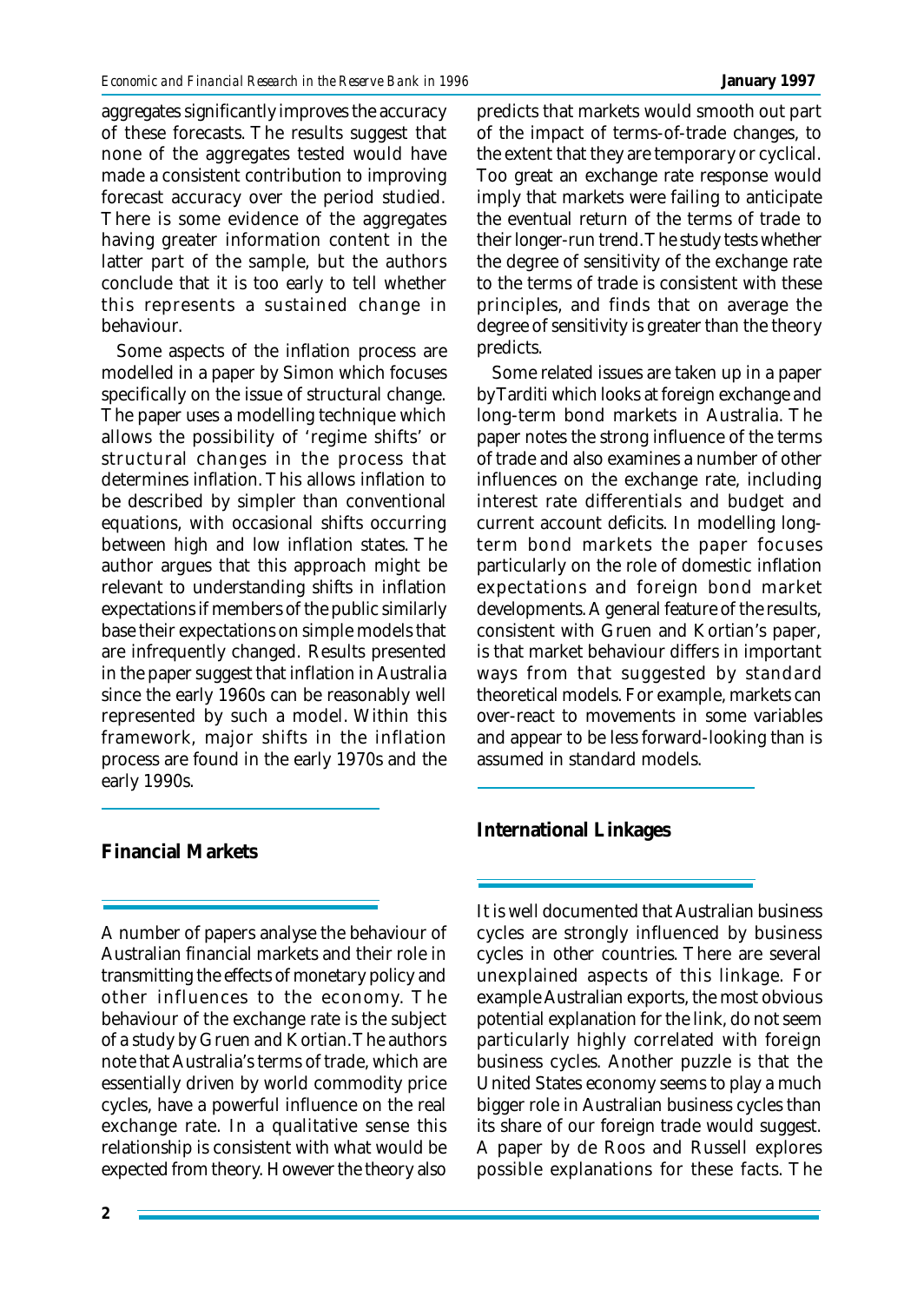paper looks at two main ways in which the United States business cycle might affect Australia. The first is through demand for Australian exports: the study suggests that an export channel is likely to be important notwithstanding the relatively low correlations between exports and foreign growth. Moreover, there is evidence that demand for imports is more cyclically sensitive in the United States than is the case for the other major economies, perhaps as a result of greater market openness. This characteristic gives the US a disproportionate effect on the Australian cycle. The second transmission channel studied works through international financial market linkages. The study finds that the US stock market has a significant influence on the Australian market, and, since stock markets tend to influence business investment in both countries, this fact also helps to explain the overall business cycle correlation.

A further paper by de Brouwer and Romalis looks at linkages between the Australian and US economies at an industry level. The paper reports evidence that output growth in Australia is significantly influenced by that in the US at an industry as well as an aggregate level. Industries where such an influence exists account for around two-thirds of aggregate production. Combined with other evidence, this is interpreted as suggesting that supplyside channels as well as aggregate demand effects are important in explaining the correlation of aggregate business cycles. The international correlations appear particularly strong in the manufacturing sector, and it is suggested that this may partly reflect the spread of technological innovations from the US to Australia. Notwithstanding the existence of these international linkages, the study also finds important domestic influences on output such as the operation of monetary policy.

The theme of international financial market linkages is taken up in a paper by Kortian and O'Regan. They examine daily data on stock, bond and foreign exchange markets in Australia and other countries in order to

answer a number of questions about volatility and the nature of international market correlations. The results suggest that the United States is the country whose financial markets most strongly affect those in Australia. Among the findings is that there was a substantial increase in the correlation between the US and Australian bond markets during the period of bond market turbulance in 1994, and that this increased correlation has continued in the subsequent period. Another result is that cross-country linkages between markets for a given class of asset seem to be stronger than cross-market linkages within a

country. The study goes on to document a number of other features of market behaviour including differences in the strength of international correlations during bull and bear market phases.

**The Financial System**

The subject of the Bank's annual conference in 1996 was 'The Future of the Financial System'<sup>2</sup> . As in previous years, the conference brought together participants from a variety of backgrounds including central banks, universities and the banking and finance industry. Two papers were contributed from within the Bank. The first dealt with historical trends in the Australian financial system, while the second discussed issues in financial regulatory policy. Other papers presented at the conference looked at trends in overseas financial systems, potential future developments in the industry, and broader regulatory policy implications.

**Other Macroeconomic Issues**

Remaining papers produced in 1996 dealt with the Australian superannuation system,

<sup>2.</sup> The introductory chapter of the conference volume, which contains a summary of the papers and discussion, was reprinted in the September *Bulletin*.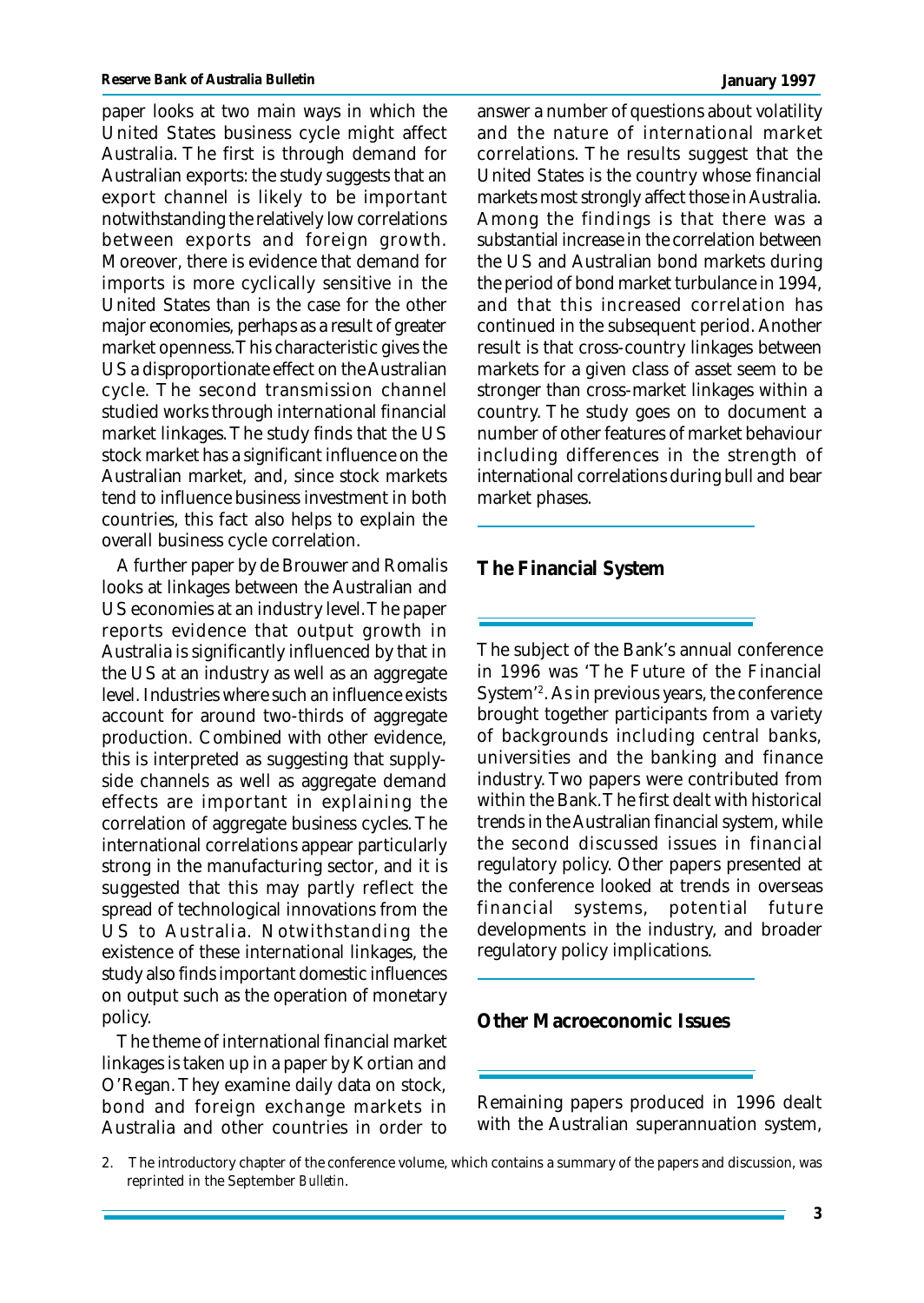the behaviour of the share market, and the effect of the financial system on consumption spending.

A paper by Edey and Simon provides a review of the Australian superannuation system, aimed at placing the system in an international context. Like other industrial countries, Australia faces an ageing population over the next few decades, although the extent of population ageing is projected to be less severe than in many other countries. Australia is also moving relatively early, in international terms, to put in place a funded retirement income scheme for the majority of retirees, and is one of relatively few countries to choose a system of compulsory saving that is privately managed. The Australian superannuation system is still in the early stages of its development, however, as much of the projected accumulation of funds has yet to occur. The paper reviews a number of policy issues that have been raised by various commentators on the system. Perhaps the most important of these is the effect of the system on retirement decisions: it is argued that features such as the availability of lumpsum benefits tend to encourage early retirement. Another issue is the system's increasing complexity.

A paper by Andersen and Subbaraman studies the behaviour of the Australian share market and its implications for business investment. Two related questions are addressed. The first is concerned with the efficiency of share prices in reacting to relevant information. In line with similar studies overseas, the paper reports some evidence that the Australian share market may deviate from

efficient pricing over short periods, though this is not evident over longer periods. The second issue concerns the effect of share-price movements on business investment. To investigate this, the paper develops estimates of 'fundamental' and 'speculative' components of share prices, and tests the effects on investment of each component. The results suggest that only the fundamental component has a significant effect on investment spending, although the timing of equity raisings appears to be influenced by both components of the share price.

Finally, a paper by de Brouwer looks at the effects of financial constraints on consumer spending. It is expected that, where financial systems are heavily regulated and access to credit is restricted, consumer spending will tend to be determined largely by current income. This can be contrasted with more liberalised financial systems, under which consumers have more scope to smooth their spending patterns and consumption is expected to be more closely related to 'permanent' or longer-term income. The paper tests this theory using the experience of a range of countries in the Asian region with differing financial systems. The pattern that emerges is broadly consistent with the theory: the experience of Australia and selected East Asian countries suggests that financial liberalisation eases constraints on consumption smoothing. However, the experience also suggests that there is no simple connection between a country's financial system and its average saving and investment performance.